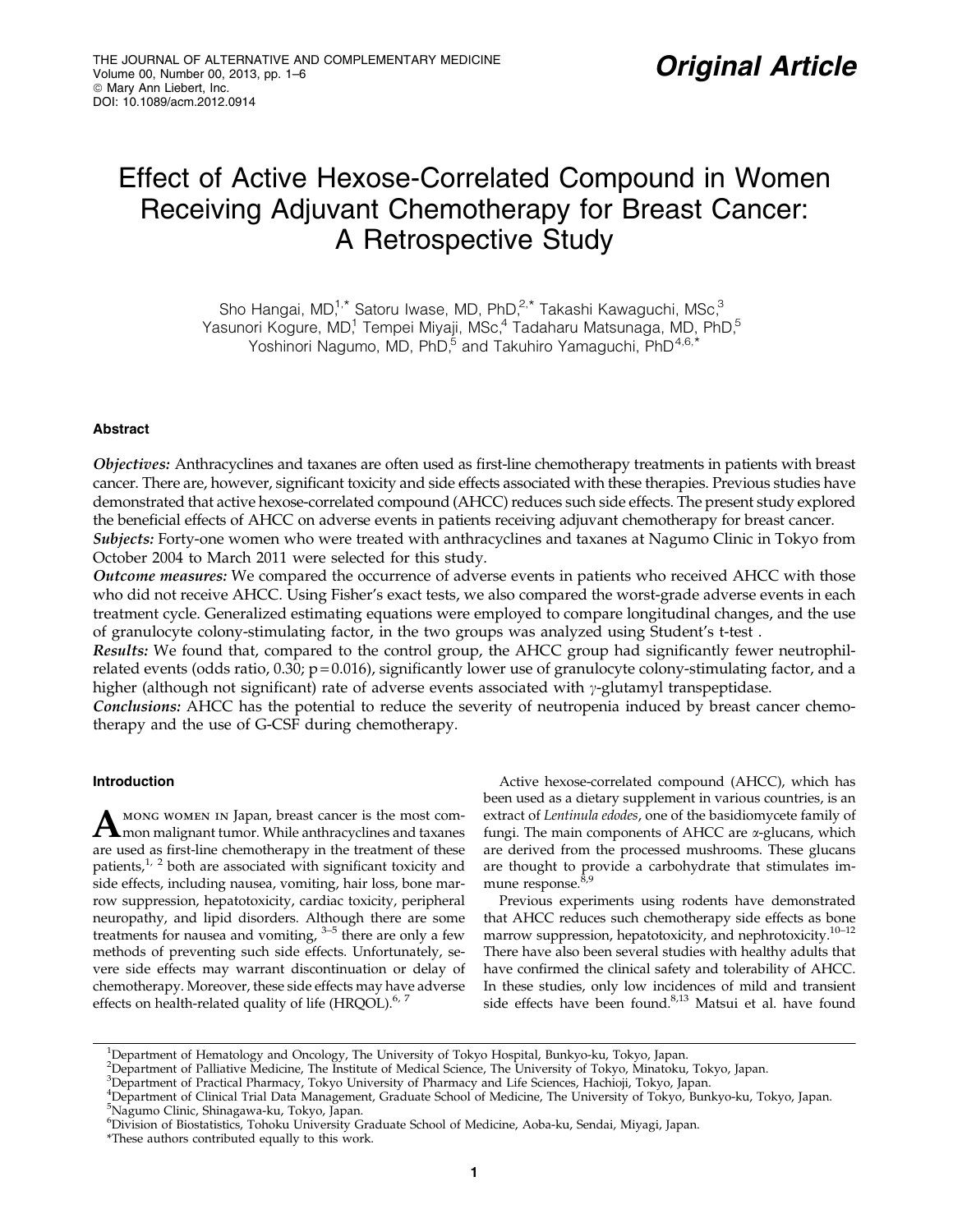AHCC reduces the recurrence of hepatocellular carcinoma and adverse events associated with chemotherapy in a human prospective cohort study. $14$  However, the mechanisms of action of AHCC are still poorly understood, and conflicting evidence suggests the need for further investigation.<sup>15</sup>

This study aimed to explore the beneficial effects of AHCC on adverse events in female patients receiving adjuvant chemotherapy for breast cancer.

#### Materials and Methods

## Study design

We reviewed the medical records of women treated for breast cancer at Nagumo Clinic in Tokyo from September 2004 to March 2011. From this review, we selected female patients who fulfilled the following criteria: (1) were between the ages of 20 and 64, (2) had pathologically proven breast cancer, and (3) were receiving doxorubicin and cyclophosphamide (AC therapy), followed by taxane-based regimens. From medical records and the clinic's computer database system, we collected the following baseline characteristics: administration of AHCCs, age, body mass index (BMI), tumor size, clinical stage of TNM-UICC,<sup>16</sup> estrogen status, and progesterone receptor status.

#### AHCC treatment

Patients who had taken AHCC during chemotherapy were analyzed as the AHCC group. Each patient in this group had taken a total of 1.0 g of AHCC orally after each meal. Patients who had not taken AHCC were analyzed as the control group.

#### Basic treatment

All patients received AC therapy followed by one of four taxane-based regimens: weekly paclitaxel (PTX) therapy, weekly docetaxel (DTX) therapy, conventional PTX therapy, and conventional DTX therapy. The AC therapy consisted of doxorubicin (60 mg/m<sup>2</sup> of body surface area, administered intravenously) and cyclophosphamide  $(600 \,\text{mg/m}^2)$  of body surface area, administered by intravenous [IV] drip infusion), every 3 weeks for 4 cycles. For PTX therapy, paclitaxel  $(80 \,\text{mg/m}^2)$  administered by IV drip infusion for 1 h or more) was given weekly for 12 weeks. For DTX therapy,  $30 \,\text{mg/m}^2$ of docetaxel was administered in the same manner as the weekly PTX therapy. Patients in the conventional PTX or DTX groups received, every 3 weeks, for 4 doses, either  $125 \,\text{mg/m}^2$  of PTX by IV drip infusion for 3 h or  $100 \,\text{mg/m}^2$ of DTX by IV drip infusion for 1 h. Dexamethasone and 5- HT3–receptor antagonists were administered to all patients to prevent nausea and vomiting. Granulocyte colonystimulating factor (G-CSF) was administered if patients had absolute neutrophil counts of  $\langle 1000/mm^3$  and fever, or if they had an absolute neutrophil count of  $\langle 500/\text{mm}^3 \rangle$ .

## Measurements and other observations

We measured aspartate aminotransferase (AST), alanine aminotransferase (ALT),  $\gamma$ -glutamyl transpeptidase ( $\gamma$ -GTP), total cholesterol (T-Chol), triglycerides (TG), white blood cell (WBC) count, and neutrophil count during every course of chemotherapy. AST, ALT and  $\gamma$ -GTP were employed as diagnostic markers for hepatotoxicity, T-Chol and TG for lipid disorder, and WBC count and neutrophil count for bone marrow suppression.

Using the National Cancer Institute Common Terminology Criteria for Adverse Events (NCI-CTCAE), $17$  we then evaluated adverse events according to AST increase, ALT increase, GGT increase, TG increase, T-Chol increase, WBC count decrease, and neutrophil count decrease. Under the NCI-CTCAE standard, AST increase and ALT increase are defined as: grade  $1$  ( > upper limit of normal [ULN]- $3.0 \times$ ULN); grade 2 ( $>3.0 - 5.0 \times$ ULN); grade 3 ( $>5.0 20.0 \times$ ULN); grade 4 ( $>$ 20.0 $\times$ ULN). GGT increase is defined as grade 1 ( > ULN–2.5  $\times$  ULN); grade 2 ( > 2.5–5.0  $\times$  ULN); grade 3 ( $>5.0-20.0 \times ULN$ ); grade 4 ( $>20.0 \times ULN$ ). TG increase is defined as: grade 1 (150–300 mg/dl); grade 2 ( > 300– 500 mg/dl); grade 3 ( > 500–1000 mg/dl); grade 4  $($  > 1000 mg/dl); grade 5 (death). T-Chol increase is defined as: grade 1 ( > ULN–300 mg/dl); grade 2 ( > 300– 400 mg/dl); grade 3 ( > 400–500 mg/dl); grade 4 ( > 500 mg/dl). WBC count decrease is defined as: grade 1 ( < lower limits of normal [LLN]–3000/mm<sup>3</sup> ); grade 2 ( < 3000–2000/mm3 ); grade 3 (<2000-1000 /mm<sup>3</sup>); grade 4 (<1000/mm<sup>3</sup>). Neutrophil count decrease is defined as: grade  $1$  (<LLN-1500/mm<sup>3</sup>); grade 2 (<1500–000 /mm<sup>3</sup>); grade 3 (<1000–500/mm<sup>3</sup>); grade 4 (<500 /mm<sup>3</sup>). We defined grade 2 or higher toxicities as clinically significant adverse events.

Generally, before the administration of chemotherapy drugs, an adequate WBC count is required. To achieve this count, G-CSF is widely used. Therefore, the CTCAE grade on the day of chemotherapy administration may not reflect the presence of leukocytopenia or neutropenia. To solve this problem, we proposed that G-CSF usage act as a surrogate marker of leukocytopenia and neutropenia. The use of G-CSF during the course of weekly paclitaxel therapy was examined in both the AHCC group and the control group and then compared.

#### Statistical analysis

The power-based sample size calculation was performed using the results of the Spierings et al. clinical trial. $8$  Approximately 40 patients were necessary in order to detect a 40% difference in the recurrence of adverse events between the AHCC group and the control group—that is, 15% in the AHCC group and 55% in the control group—with a onesided significance level of 0.05 and 80% power.

For the measured parameters, we defined adverse events of grade 2 or higher as clinically significant. We subsequently compared the proportions of adverse events in the AHCC group and the control group. For statistical analysis, we defined the significance level as 95% and used Fisher's exact test to compare the worst-grade adverse events. Generalized estimating equations (GEEs) were also used to analyze the longitudinal changes in the occurrence of adverse events (grades 2–4) between the AHCC group and the control group. We applied logistic regression with adjustments for age (below and above the age of 50) and BMI (below and above a BMI of 25). Robust variances were used to account for the correlation of outcomes for the same patient. We used JMP, version 9 and R 2.10.1 (SAS Institute, Inc., Cary, NC), for Fisher's exact test and Student's t-test. Sample size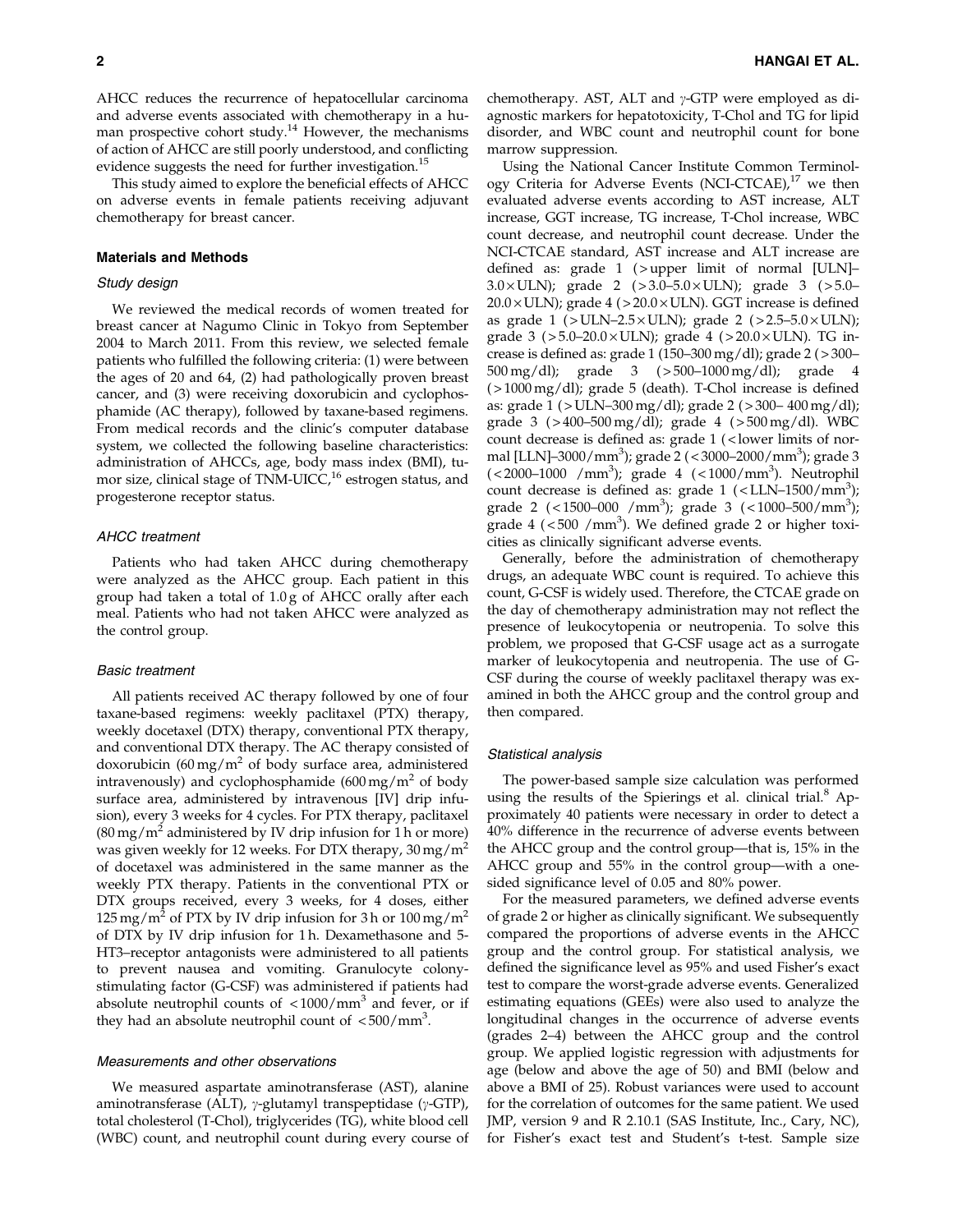calculation and GEE analysis was performed using the SAS software, version 9.3.

## Ethical considerations

This study was performed in accordance with the Helsinki Declaration.<sup>18</sup> The study protocol was approved by the ethical review board of Nagumo Clinic in Tokyo, which allowed us to analyze the data without obtaining patient consent because the study involved no intervention and direct patient identifiers, such as name and medical record number, were not collected from the computer database.

#### **Results**

## Patient characteristics

We retrospectively analyzed 41 female patients, ages 31 to 61, who underwent adjuvant chemotherapy, including anthracyclines and taxanes, for breast cancer at the Nagumo Clinic in Tokyo between October 2004 and March 2011. As shown in Table 1, the patients' characteristics in the AHCC group and the control group were well balanced . The mean age was 43.6 years (range, 33–52 years) in the AHCC group and 45.1 years (range, 31–61 years) in the control group. The mean tumor caliper measurement was 2.94 cm (range, 0.5– 8.5 cm) in the AHCC group and 2.86 cm (range, 0.3–10.0 cm) in the control group. Most patients had stage I, IIA, or IIB disease. More than 75% of the patients were estrogenreceptor positive. Of the 41 patients, 35 received weekly PTX therapy, 4 received conventional PTX therapy, 1 received weekly DTX therapy, and 1 received conventional DTX therapy after AC therapy.

#### NCI-CTCAE grade

An analysis of comparisons of worst-grade adverse events between the two groups was performed using Fisher's exact

| TABLE 1. PATIENT CHARACTERISTICS |
|----------------------------------|
|                                  |

|                              | AHCCª          | Control        |
|------------------------------|----------------|----------------|
| Characteristic               | $(n=18)$       | $(n=23)$       |
| Age                          |                |                |
| Mean                         | 43.6           | 45.1           |
| Range                        | $33 - 52$      | $31 - 61$      |
| Tumor size (cm)              |                |                |
| Mean                         | 2.94           | 2.86           |
| Range                        | $0.5 - 8.5$    | $0.3 - 10$     |
| Clinical stage               |                |                |
| Ι                            | 3              | 6              |
| II A                         | 9              |                |
| II B                         | $\overline{4}$ | 8720           |
| III A                        | $\mathbf{1}$   |                |
| Unknown                      | 1              |                |
| Estrogen status              |                |                |
| Positive                     | 14             | 18             |
| Negative                     | 3              | 5              |
| Unknown                      | 1              | $\overline{0}$ |
| Progesterone receptor status |                |                |
| Positive                     | 13             | 17             |
| Negative                     | 4              | 6              |
| Unknown                      | 1              | 0              |

<sup>a</sup> AHCC, active hexose-correlated compound.

test (Table 2). Although not statistically significant, patients in the AHCC group had fewer adverse events associated with TG than patients in the control group (5.5% in the AHCC group and 34.6% in the control group,  $p = 0.054$ ). Patients in the AHCC group also had fewer adverse events with T-Chol than patients in the control group (5.5% in the AHCC group and 17.3% in the control group,  $p=0.363$ ), although this, too, was not statistically significant. The AHCC group did have more adverse events associated with  $\gamma$ -GTP than the control group (28% in the AHCC group and 13% in the control group,  $p=0.267$ ). Again, however, this was not statistically significant.

Using the GEE method, we found that the AHCC group experienced significantly fewer adverse neutrophil events than the control group (odds ratio, 0.30; 95% confidence interval [CI],  $0.1 - 0.80$ ;  $p = 0.016$ ) (see Table 3). An analysis of worst-grade adverse events showed that the AHCC group had fewer events associated with TG (odds ratio, 0.23; 95% CI, 0.03–1.86;  $p = 0.169$ ) and T-Chol (odds ratio, 0.15; 95% CI, 0.02–1.25;  $p = 0.079$ ), but more events associated with  $\gamma$ -GTP (odds ratio, 2.07; 95% CI, 0.31-14.06;  $p=0.456$ ), than the control group, although these differences were not statistically significant.

#### Frequency of G-CSF usage

We calculated the number of G-CSF usages per taxane infusion in the patients receiving weekly paclitaxel therapy. According to Student's t-test, the AHCC group had significantly lower usage of G-CSF per administration of taxane therapy than did the control group (0.14 in the AHCC group and 0.41 in the control group,  $p=0.008$ ) (see Fig. 1).

## Discussion

The present study explored the effects of AHCC on breast cancer patients who were treated with adjuvant chemotherapy. Using GEE to analyze CTCAE-grade adverse events, we found the AHCC group experienced significantly fewer adverse neutrophil events than the control group. Furthermore, during weekly taxane therapy, a significantly lower usage of G-CSF was observed in the AHCC group than in the control group. These results are in agreement with those of Shigama et al., who showed that AHCC improved bone marrow suppression in mice treated with several anticancer drugs, including adriamycin and cyclophosphamide.<sup>10</sup> In an analysis of comparisons of worse-grade adverse neutrophil events, however, we found no significant difference between the AHCC group and the control group. One possible explanation is that GEE analysis uses data from individual, repeated measures, and considers the longitudinal nature of the data.

The mechanism by which AHCC improves bone marrow suppression remains unclear. One previous study showed that maitake  $\beta$ -glucans (MBG) promoted bone marrow cell viability and protected the bone marrow stem cell colony formation unit from adriamycin-induced hematopoietic toxicity.<sup>19</sup> It is speculated that the beneficial effects of AHCC on bone marrow suppression may be mediated by a mechanism similar to that of MBG, although the predominant component of AHCC is partially acetylated  $\alpha$ -glucans, and not  $\beta$ -glucans. Whatever the mechanism, these results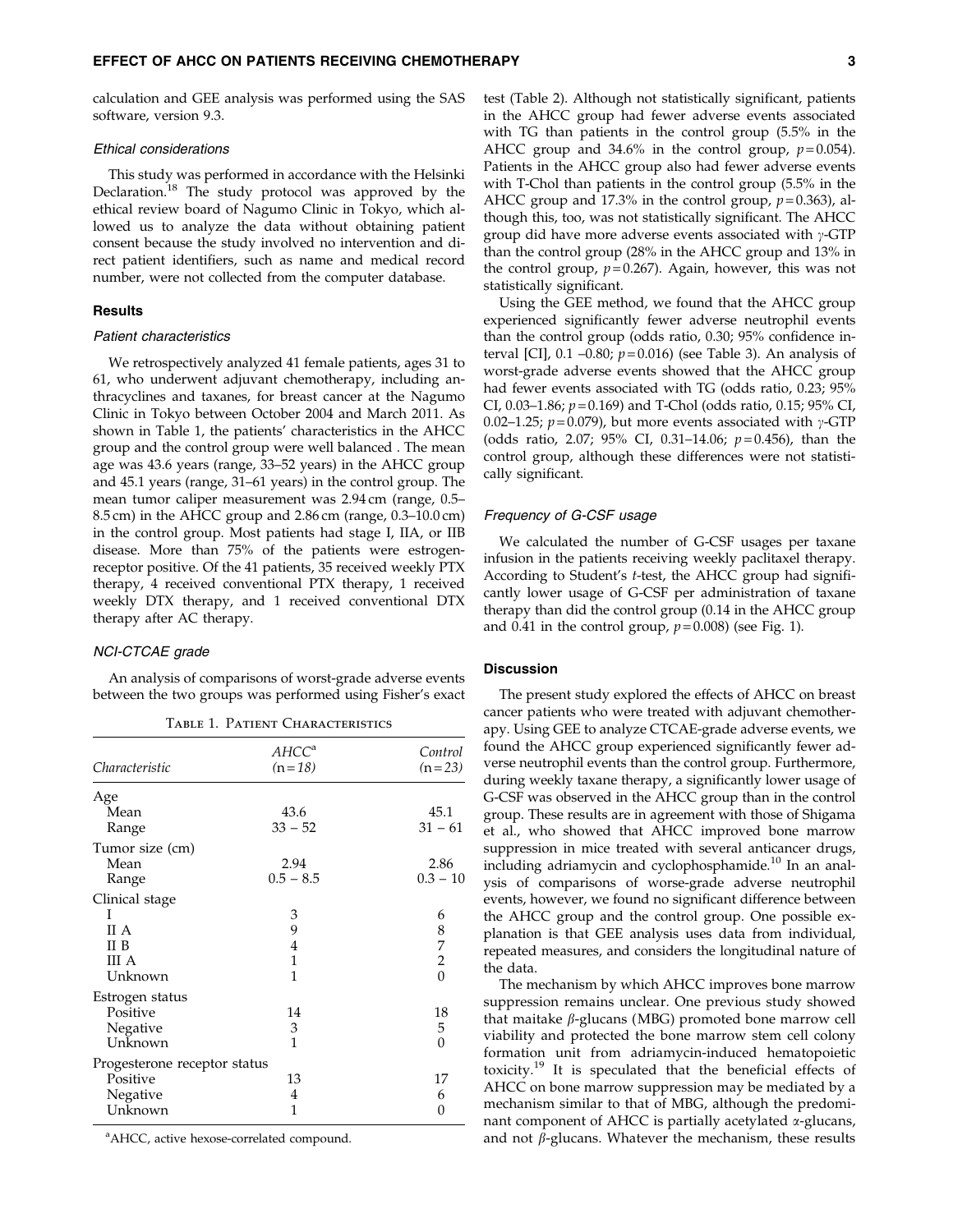|                                                                                                                                                                                                                                                                               |                               |                        | Control i | $n(^{9}/_{o})$                          |                  |   |   |                                    |                                       |                                 | AHCC <sup>a</sup> n (%)                            |   |                     |       |                          | P-value <sup>b</sup>         |
|-------------------------------------------------------------------------------------------------------------------------------------------------------------------------------------------------------------------------------------------------------------------------------|-------------------------------|------------------------|-----------|-----------------------------------------|------------------|---|---|------------------------------------|---------------------------------------|---------------------------------|----------------------------------------------------|---|---------------------|-------|--------------------------|------------------------------|
| Grade                                                                                                                                                                                                                                                                         |                               |                        |           |                                         |                  |   |   |                                    |                                       |                                 |                                                    |   |                     |       | ഥ                        |                              |
|                                                                                                                                                                                                                                                                               | (43.4)                        |                        |           |                                         |                  |   |   |                                    |                                       |                                 |                                                    |   |                     |       |                          |                              |
|                                                                                                                                                                                                                                                                               |                               |                        |           |                                         |                  |   | I |                                    |                                       |                                 |                                                    |   |                     | I     | I                        |                              |
| $\begin{array}{l} \mathrm{AST} \text{ increase}\\ \mathrm{ALT} \text{ increase}\\ \mathrm{GGT} \text{ increase}\\ \mathrm{TC} \text{ increase}\\ \mathrm{TC} \text{ increase}\\ \mathrm{T}\text{-Chol} \text{B} \text{ increase}\\ \mathrm{WBC} \text{ decrease} \end{array}$ |                               |                        |           |                                         | 4.30<br>4.8.6    |   | I |                                    | $\infty$ in $\frac{1}{2}$ in $\infty$ |                                 |                                                    |   | (16.6)              | I     | I                        |                              |
|                                                                                                                                                                                                                                                                               |                               |                        |           |                                         |                  | I | I |                                    |                                       |                                 |                                                    | I |                     | I     |                          | 0.267<br>0.054<br>0.363<br>1 |
|                                                                                                                                                                                                                                                                               |                               |                        |           |                                         |                  |   |   |                                    |                                       |                                 |                                                    |   |                     |       |                          |                              |
|                                                                                                                                                                                                                                                                               |                               |                        |           |                                         |                  |   |   |                                    |                                       |                                 |                                                    |   |                     |       | $\overline{\phantom{a}}$ |                              |
| Jeutrophil decrease                                                                                                                                                                                                                                                           | ិ<br>8.3 4 5 6<br>8.9 8 5 8 8 | 53<br>535535<br>535556 |           | 3)<br>13) 3003<br>141053400<br>14105400 | (13.0)<br>(25.0) |   |   | 594353311<br>544553111<br>54403111 |                                       | 64669165<br>64669165<br>6466616 | (111)<br>(111)<br>(111)<br>(111)<br>(111)<br>(544) |   | $(5.5)$<br>$(22.2)$ | (5.6) |                          |                              |

| I<br>֠<br>$\overline{\phantom{a}}$                            |
|---------------------------------------------------------------|
|                                                               |
| $\frac{1}{1}$<br>l<br>ļ<br>֚֘֝                                |
| l                                                             |
| ֠<br>ţ<br>l                                                   |
| 1                                                             |
| <br> <br> <br> <br>ׇ֚֘֝֬<br>Í<br>ׇ֚֘                          |
|                                                               |
| ֠<br>ı<br>$\overline{\phantom{a}}$                            |
| ׇ֚֘<br>l<br>$\overline{a}$                                    |
| Ì                                                             |
| <br> <br> <br>֠                                               |
| $\frac{1}{1}$<br>$\overline{\phantom{a}}$<br>.<br>.<br>.<br>I |
|                                                               |
| Ó<br>ו<br>ו<br>l<br>I<br>֘֝֬                                  |
|                                                               |

p-values based on Fisher's exact test. bP-values based on Fisher's exact test.

cAST, aspartate aminotransferase.

 $\rm ^6AST,$  aspartate aminot<br>ransferase.  $\rm ^dALT,$  alanine aminot<br>ransferase. dALT, alanine aminotransferase.

<sup>e</sup>GGT, y-glutamyl transpeptidase.

eGGT, <sub>7</sub>-glutamyl transpeptidase.<br><sup>f</sup>TG, triglycerides. <sup>8</sup>T-Chol, total cholesterol. gT-Chol, total cholesterol. <sup>1</sup>TG, triglycerides.

hWBC, white blood cells.

<sup>h</sup>WBC, white blood cells.

of Adverse Events During Chemotherapy

|                                         | Odds ratio <sup>a</sup> (95% CI) | P-value |
|-----------------------------------------|----------------------------------|---------|
| $\operatorname{AST}^{\operatorname{b}}$ |                                  |         |
| AI.T <sup>c</sup>                       | $1.66$ (0.19 – 14.24)            | 0.642   |
| $\gamma$ -GTP $^{\rm d}$                | $2.07(0.31 - 14.06)$             | 0.456   |
| $T G^e$                                 | $0.23(0.03-1.86)$                | 0.169   |
| T-Chol‡                                 | $0.15(0.02 - 1.25)$              | 0.079   |
| WBC <sup>g</sup>                        | $1.17(0.47 - 2.92)$              | 0.744   |
| Neutrophil                              | $0.30(0.11 - 0.80)$              | 0.016   |
|                                         |                                  |         |

Table 3. Comparisons of Occurrence

<sup>a</sup>Odds ratio based on generalized estimating equations (GEE).

<sup>b</sup>AST, aspartate aminotransferase.

<sup>c</sup>ALT, alanine aminotransferase.<br><sup>d</sup>y-GTP, y-glutamyl transpeptidase.<br><sup>eTC</sup>, trigylcerides

<sup>e</sup>TG, trigylcerides.

f T-Chol, total cholesterol.

<sup>g</sup>WBC, white blood cell.

suggest that AHCC has the potential to increase the neutrophil count during bone marrow suppression. Through this beneficial effect, it may be possible to increase the intensity of chemotherapy and achieve a better clinical outcome.

We also found that the AHCC group had fewer adverse events associated with TG and T-Chol, although this difference was not statistically significant. She-Fang Ye et al. previously revealed that AHCC suppressed the increased serum corticosterone level induced by oxidative stress.<sup>20</sup> It has been speculated that AHCC improves lipid abnormalities through modulation of the serum corticosterone level, which is also affected by anticancer drugs.<sup>15</sup> Although the



FIG.1. The average number of G-CSF usages per administration of taxane infusion in patients receiving weekly paclitaxel therapy. AHCC, active hexose-correlated compound; G-CSF, granulocyte colony-stimulating factor.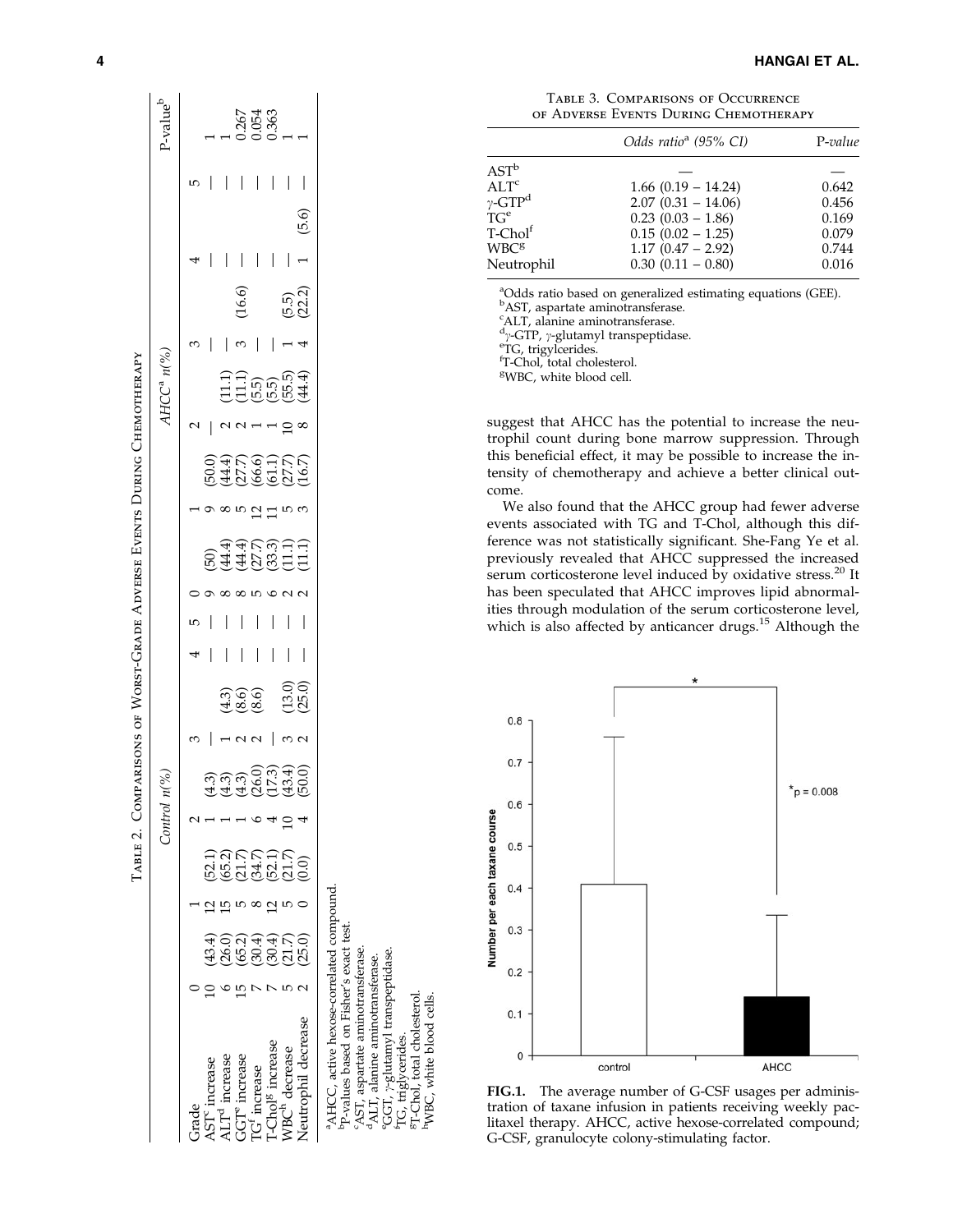true mechanism is still unclear, our data suggest that AHCC might improve the lipid abnormalities seen in breast cancer patients who are undergoing chemotherapy. Lipid abnormalities during chemotherapy are thought to be induced by anticancer drugs and steroids, which are used as antiemetic drugs. Steroids are widely used to treat chemotherapy-induced nausea and vomiting. Therefore, AHCC may be effective for patients undergoing chemotherapy for various cancers.

Previous studies have shown that AHCC improves ALT abnormalities due to PTX, and AST and ALT abnormalities due to 6-mercaptopurine + methotrexate, respectively, in animals.10,12 Moreover, AHCC has been shown to improve AST,  $\gamma$ -GTP, and cholinesterase abnormalities in patients with hepatocellular carcinoma after surgery.<sup>14</sup> Our study did not find any significant AHCC beneficial effect on liver damage during chemotherapy. However, the AHCC group in our study had fewer grade1 or higher ALT abnormalities than the control group had  $(55.5\% \text{ vs. } 73.8\%, p=0.322)$ . It is possible that our small sample size prevented detection of the beneficial effect of AHCC on liver function.

Although the difference was not statistically significant, the AHCC group in our study did experience more adverse events associated with  $\gamma$ -GTP. In contrast, Matsui et al. found that AHCC improved the  $\gamma$ -GTP level in postsurgical patients with hepatocellular carcinoma.<sup>14</sup> In our study, the AHCC group had more patients with grade 2 or higher  $\gamma$ -GTP events at the beginning of chemotherapy than the control group (10% vs. 4%). Further studies are needed to fully examine whether AHCC has beneficial effects on  $\gamma$ - $GTP.<sup>14</sup>$ 

Our study results are valuable in clarifying the benefits of AHCC and determining an appropriate sample size for prospective studies. Our sample size was small, and the study was retrospective. Moreover, there was no data on AHCC compliance. Therefore, it is possible that the effect of AHCC was underestimated. Nevertheless, our results show that AHCC has the potential to reduce the adverse events associated with chemotherapy. At present, there is no established prophylactic treatment for hepatotoxicity, lipid disorder, and bone marrow suppression. Our study raises the possibility that AHCC may be a good candidate for such a purpose. Further studies are needed to elucidate other beneficial effects. Among other things, AHCC may improve HRQOL in breast cancer patients through the reduction of adverse events. Future studies will clarify the impact of AHCC on HRQOL for these patients.

#### Conclusion

AHCC has the potential to improve neutropenia induced by the use of chemotherapy in the treatment of breast cancer and to reduce the use of G-CSF during such treatment. Although the AHCC group in our study experienced more adverse events associated with  $\gamma$ -GTP than the control group, the overall data suggest that AHCC may reduce the toxicity of chemotherapy and may then allow for intensification of the chemotherapy dosage. A prospective trial is needed to study the effects of AHCC further, particularly our finding of a higher, although not significant, number of adverse events associated with  $\gamma$ -GTP in the AHCC group.

## Acknowledgments

The authors thank Nagumo Clinic in Tokyo for providing the clinical data and conducting an ethical review of this study.

#### Disclosure Statement

No competing financial interests exist.

#### References

- 1. Henderson IC, Berry DA, Demetri GD, et al. Improved outcomes from adding sequential Paclitaxel but not from escalating Doxorubicin dose in an adjuvant chemotherapy regimen for patients with node-positive primary breast cancer. J Clin Oncol 2003;21:976–983.
- 2. Martin M, Pienkowski T, Mackey J, et al. Adjuvant docetaxel for node-positive breast cancer. N Engl J Med 2005;352:2302– 2313.
- 3. Jantunen IT, Kataja VV, Muhonen TT. An overview of randomised studies comparing 5-HT3 receptor antagonists to conventional anti-emetics in the prophylaxis of acute chemotherapy-induced vomiting. Eur J Cancer 1997;33: 66–74.
- 4. Ioannidis JP, Hesketh PJ, Lau J. Contribution of dexamethasone to control of chemotherapy-induced nausea and vomiting: a meta-analysis of randomized evidence. J Clin Oncol 2000; 18:3409–3422.
- 5. Warr DG, Hesketh PJ, Gralla RJ, et al. Efficacy and tolerability of aprepitant for the prevention of chemotherapyinduced nausea and vomiting in patients with breast cancer after moderately emetogenic chemotherapy. J Clin Oncol 2005;23:2822–2830.
- 6. Montazeri A. Health-related quality of life in breast cancer patients: a bibliographic review of the literature from 1974 to 2007. J Exp Clin Cancer Res 2008;27:32.
- 7. Browall M, Ahlberg K, Karlsson P, et al. Health-related quality of life during adjuvant treatment for breast cancer among postmenopausal women. Eur J Oncol Nurs 2008;12: 180–189.
- 8. Spierings EL, Fujii H, Sun B, Walshe T. A Phase I study of the safety of the nutritional supplement, active hexose correlated compound, AHCC, in healthy volunteers. J Nutr Sci Vitaminol (Tokyo) 2007;53:536–539.
- 9. Terakawa N, Matsui Y, Satoi S, et al. Immunological effect of active hexose correlated compound (AHCC) in healthy volunteers: a double-blind, placebo-controlled trial. Nutr Cancer 2008;60:643–651.
- 10. Shigama K, Nakaya A, Wakame K, et al. Alleviating effect of active hexose correlated compound (AHCC) for anticancer drug-induced side effects in non-tumor-bearing mice. J Exp Ther Oncol 2009;8:43–51.
- 11. Hirose A, Sato E, Fujii H, et al. The influence of active hexose correlated compound (AHCC) on cisplatin-evoked chemotherapeutic and side effects in tumor-bearing mice. Toxicol Appl Pharmacol 2007;222:152–158
- 12. Sun B, Wakame K, Sato E, et al. The effect of active hexose correlated compound in modulating cytosine arabinoside-induced hair loss, and 6-mercaptopurine- and methotrexate-induced liver injury in rodents. Cancer Epidemiol 2009;33:293–299.
- 13. Yin Z, Fujii H, Walshe T. Effects of active hexose correlated compound on frequency of  $CD4+$  and  $CD8+$  T cells producing interferon- $\gamma$  and/or tumor necrosis factor- $\alpha$  in healthy adults. Hum Immunol 2010;71:1187–1190.